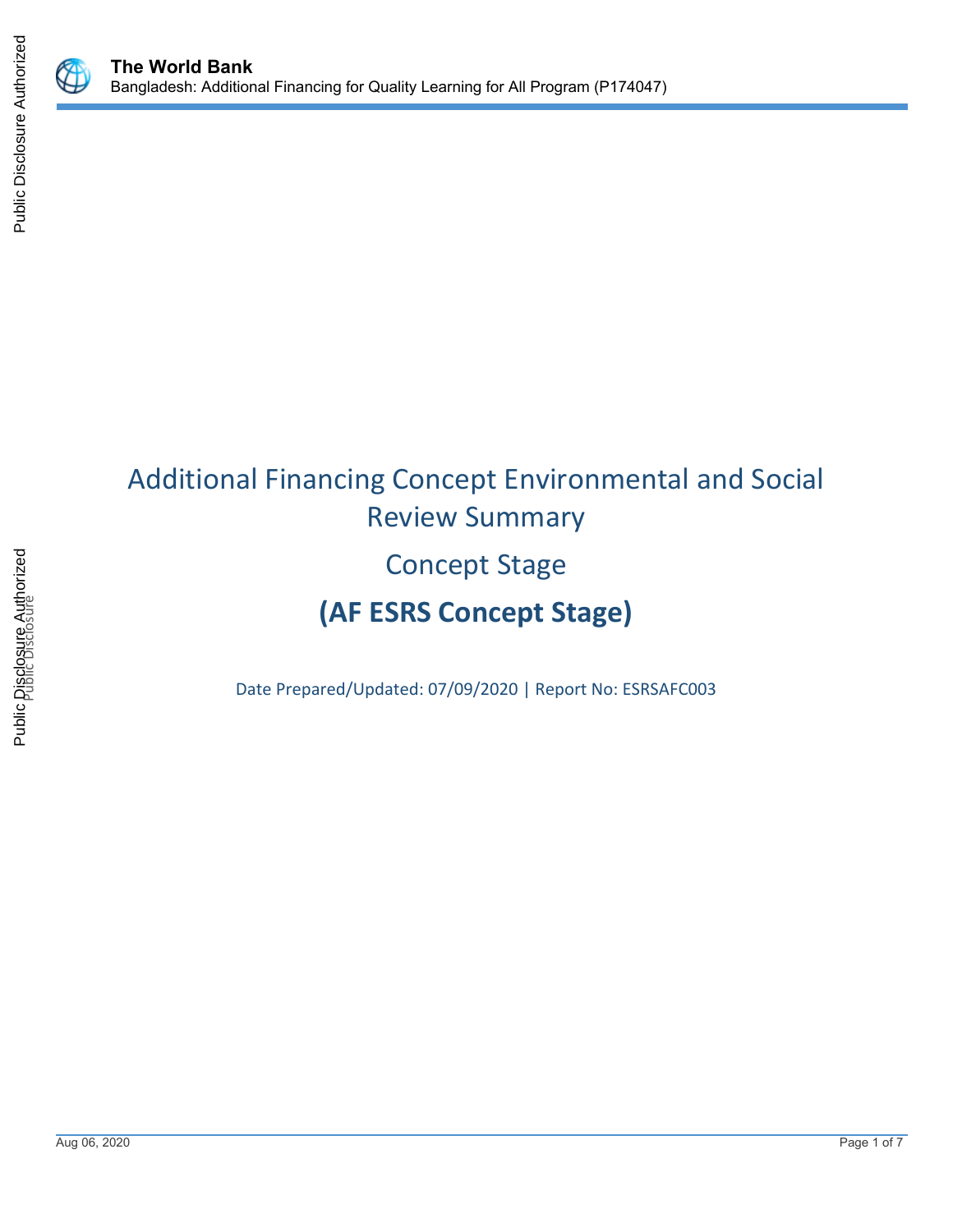

## **BASIC INFORMATION**

#### **A. Basic Project Data**

| Country                    | Region                                                                | Borrower(s)                     | Implementing Agency(ies)    |  |
|----------------------------|-----------------------------------------------------------------------|---------------------------------|-----------------------------|--|
| Bangladesh                 | <b>SOUTH ASIA</b>                                                     |                                 |                             |  |
| Project ID                 | Project Name                                                          |                                 |                             |  |
| P174047                    | Bangladesh: Additional Financing for Quality Learning for All Program |                                 |                             |  |
| Parent Project ID (if any) | Parent Project Name                                                   |                                 |                             |  |
| P162619                    | Quality Learning for All Program                                      |                                 |                             |  |
| Practice Area (Lead)       | <b>Financing Instrument</b>                                           | <b>Estimated Appraisal Date</b> | <b>Estimated Board Date</b> |  |
| Education                  | Program-for-Results<br>Financing                                      | 9/14/2020                       | 5/27/2021                   |  |

Development Objective

The objective of the Program is to improve the quality of and enhance equitable access to education from pre-primary to grade 5.

| <b>Financing (in USD Million)</b>    | Amount   |
|--------------------------------------|----------|
| <b>Current Financing</b>             | 18040.00 |
| <b>Proposed Additional Financing</b> | 43.90    |
| <b>Total Proposed Financing</b>      | 18083.90 |

# **B. Is the project being prepared in a Situation of Urgent Need of Assistance or Capacity Constraints, as per Bank IPF Policy, para. 12?**

No

**C. Summary Description of Proposed Project [including overview of Country, Sectoral & Institutional Contexts and Relationship to CPF]**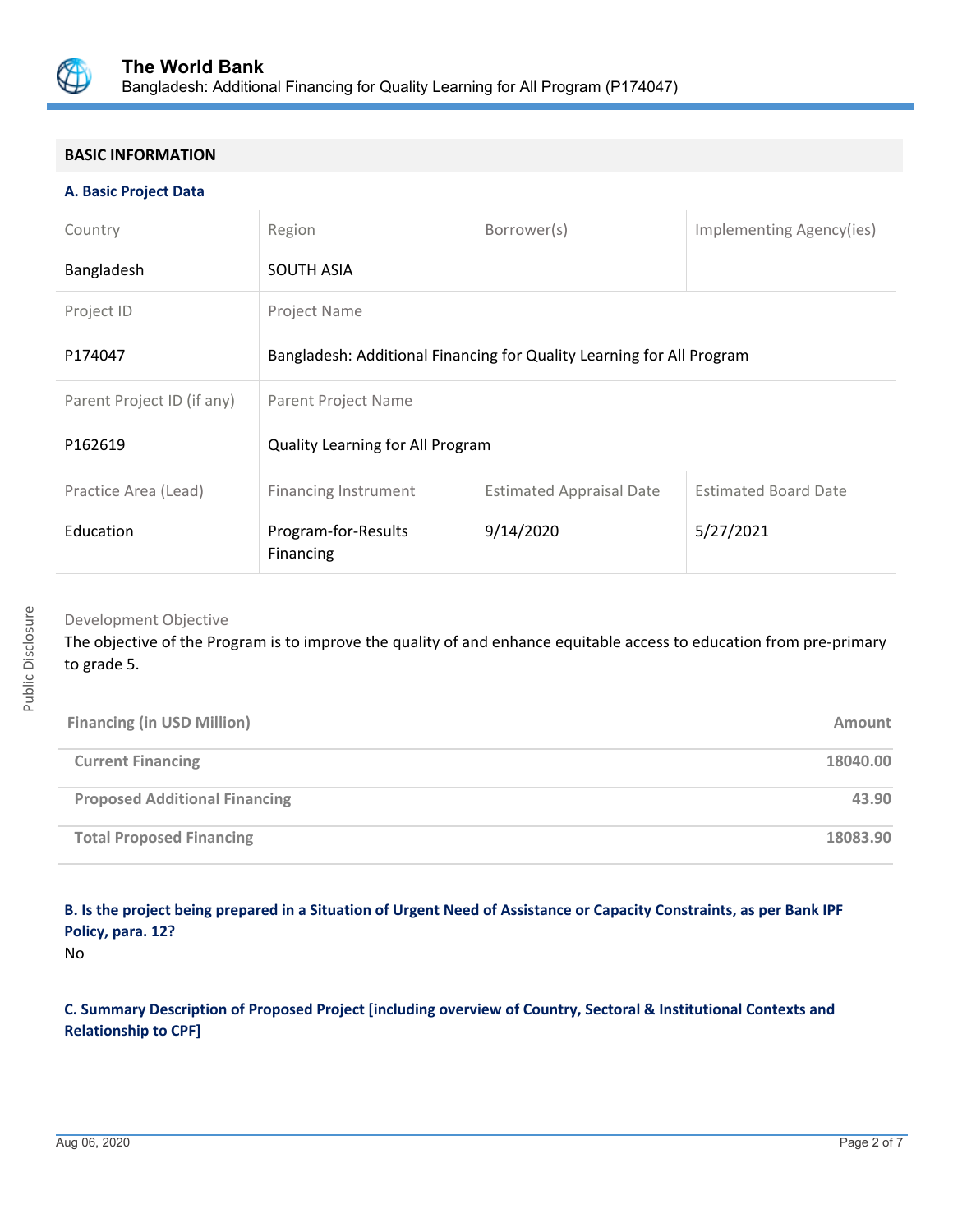

## **D. Environmental and Social Overview**

D.1. Detailed project location(s) and salient physical characteristics relevant to the E&S assessment [geographic, environmental, social]

The AF TA (IPF) of QLEAP will cover only teacher training module development; teacher training and capacity building and studies. The studies will not lead to investments. At this point, the number and location from where teachers will come for training are yet to be known and will depend on the activity design and the costing during preparation. Given the TA nature of the intervention, it will have minimal impact on the environmental and social surrounding. D. 2. Borrower's Institutional Capacity

For the AF TA of QLEAP, the Ministry of Education of Primary and Mass Education (MOPME) is the implementing ministry; the Directorate of Primary Education (DPE) under the MOPME is the main executing agency and will be supported by other line agencies.

The additional year of preschool activity will be a 'pilot' in around 2,600 Govt Primary Schools (GPS). This pilot will be covered under the P4R part of the project (not the TA covered under this ESRS) and will likely not include any tribal school as by piloting in 2022, only national curriculum will be completed for normal Bangla schools. The pilot is designed to test out the ground for expansion. The TA component will be supported by IPF and as a result, will need to meet the requirements of the relevant ESSs of the WB ESF. While the E&S requirements for the IPF are extensive, the E&S assessment for the AF TA shows that most of the ESSs will not be relevant for the project given its nature of activities.

MOPME has experience of working with IDA during Primary Educational Sector Development Program 2 and 3. The experience gathered during PEDP3 has elevated MOPME's institutional strength to tackle E&S challenges. However, while MOPME has attained significant experience, several challenges remain, including the lack of a dedicated E&S related staff to develop and monitor E&S plans and maintain coordination with the World Bank and other development partners. Though MOPME has implemented a number of national-level projects and programs covering the entire primary education sector, its capacity for M&E is still limited. Achievement of Program objectives may also be affected by abrupt staff turnover, limited number of staff with adequate expertise in E&S, delays in filling vacant staff positions, and inadequate capacity in financial management and procurement.

MOPME has implemented several World Bank financed projects under the old safeguard policies, but the new Environmental and Social Framework (ESF) is relatively new to them. Therefore, MOPME staff will need to undergo ESF related capacity building training. The Environmental and Social Commitment Plan (ESCP) will incorporate these requirements of capacity building and training as part of the Borrower's commitment for the implementation of the AF TA.

## **II. SCREENING OF POTENTIAL ENVIRONMENTAL AND SOCIAL (ES) RISKS AND IMPACTS**

## **A. Environmental and Social Risk Classification (ESRC)** Low

## **Environmental Risk Rating** Low

The AF TA component will include development of training programs for teachers; implement classroom observation tool and evaluation; and provide capacity-building training for improving students' learning assessment. The outputs from this TA will mainly include training modules for head teachers, teachers, studies and evaluations (which will not lead to investments), and training and consultative workshops.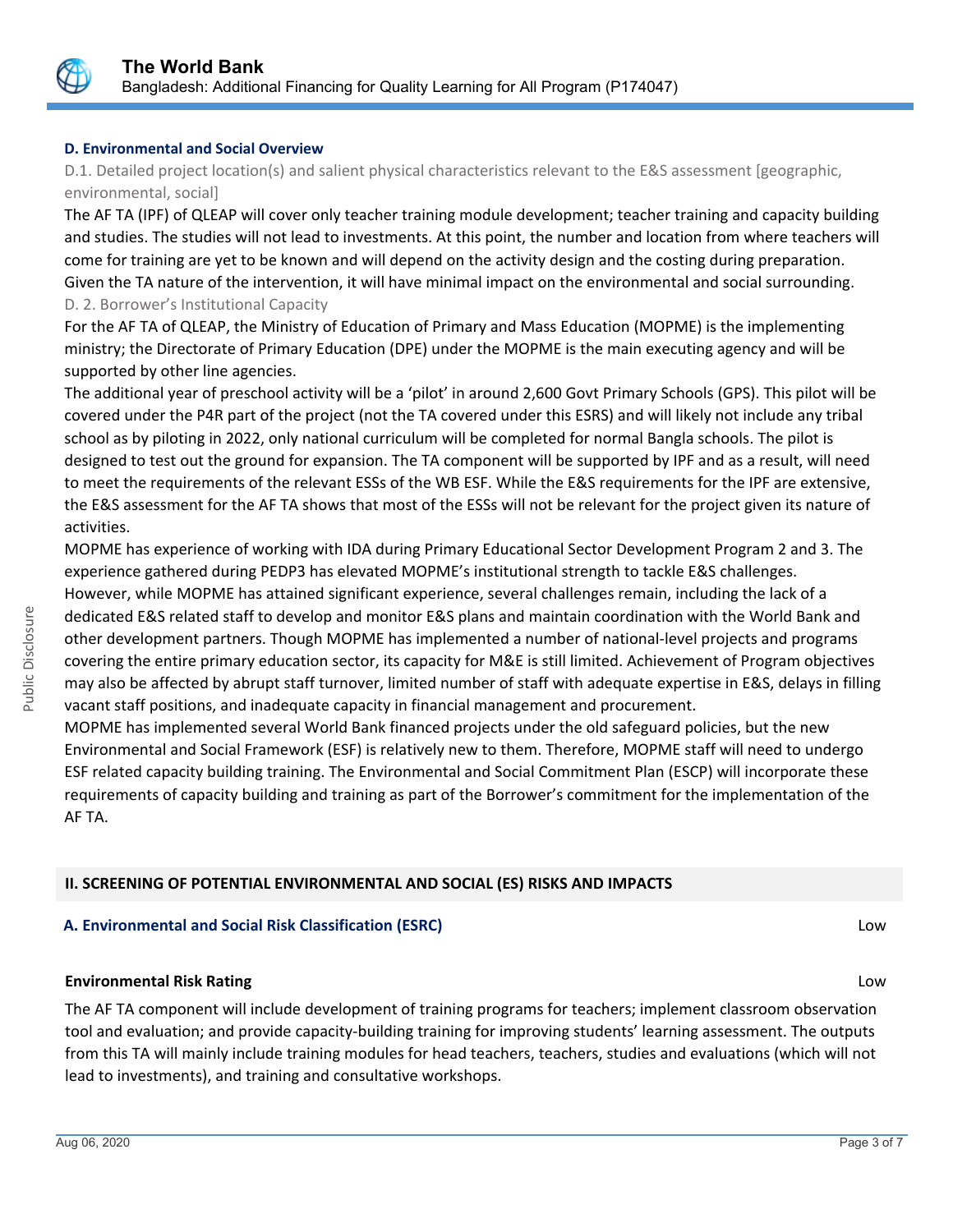

Based on the AF TA components identified through the Concept Memorandum, the overall E&S risks of the project are expected to be low. TA would neither support any construction work nor would be used for design or feasibility of any civil construction. Hence the outcome of the TA is not likely to impact the physical environment. No biodiversity, natural/critical habitat, ecosystem or living natural resources will also be affected.

The associated environmental risk of this IPF TA component of the AF is thus assessed as Low.

## **Social Risk Rating** Low

The new AF TA component under the QLEAP project will support the Government to acquire expertise needed to help develop training programs for school head teachers, and teachers; implement classroom observation tool and evaluation; and provide capacity-building training for enhancing in-house skills and institutionalize learning assessment within the Directorate of Primary Education (DPE) and at the school level. The outputs from this TA will mainly include training modules for head teachers, and teachers, studies and evaluations on training program development and evaluation and assessment criteria and modalities (which will not lead to any investments), and training and consultative workshops.

The TA will not include any civil works and associated labor influx, land acquisition or resettlement activities. No adverse impact on community health and safety, small ethnic communities and cultural heritage are expected. The potential for GBV/SEA, use of child/forced/trafficked labor is minimal. In fact, the training for teachers will incorporate GBV/SEA identification and prevention measures.

The AF TA activities are anticipated to have a net positive impact on the primary education system of the nation by improving the quality of teachers and establishing an improved system for assessments and exams. These activities will improve the quality of education received by students in the classroom. Teachers undergoing the advanced training program will be trained on the prevention of gender stereotyping, raising awareness on hygiene and sanitation and socio-emotional development of children. Establishing improved systems of assessments will aid in accurately analyzing students learning. The overall impacts of the AF TA will be widespread and are expected to promote gender-informed students (including on the identification and prevention of GBV/SEA) and socially inclusive and responsible policies.

Based on the scale and nature of the AF TA, capacity of the Borrower, anticipated E&S risks and impacts and the context under which this AF TA will be implemented, the social risk rating has been assessed as Low.

## **B. Environment and Social Standards (ESSs) that Apply to the Activities Being Considered**

## **B.1. General Assessment**

**ESS1 Assessment and Management of Environmental and Social Risks and Impacts**

## *Overview of the relevance of the Standard for the Project:*

This ESS is relevant to the AF TA. The activities will include mainly studies, research and workshops for providing teachers with professional capacity building training and certification and assessment and recommendations for measuring students' learning outcome. Based on the description of AF TA components identified in the AF Concept Memorandum, overall E&S risks are expected to be low. However, an E&S screening of TA activities will be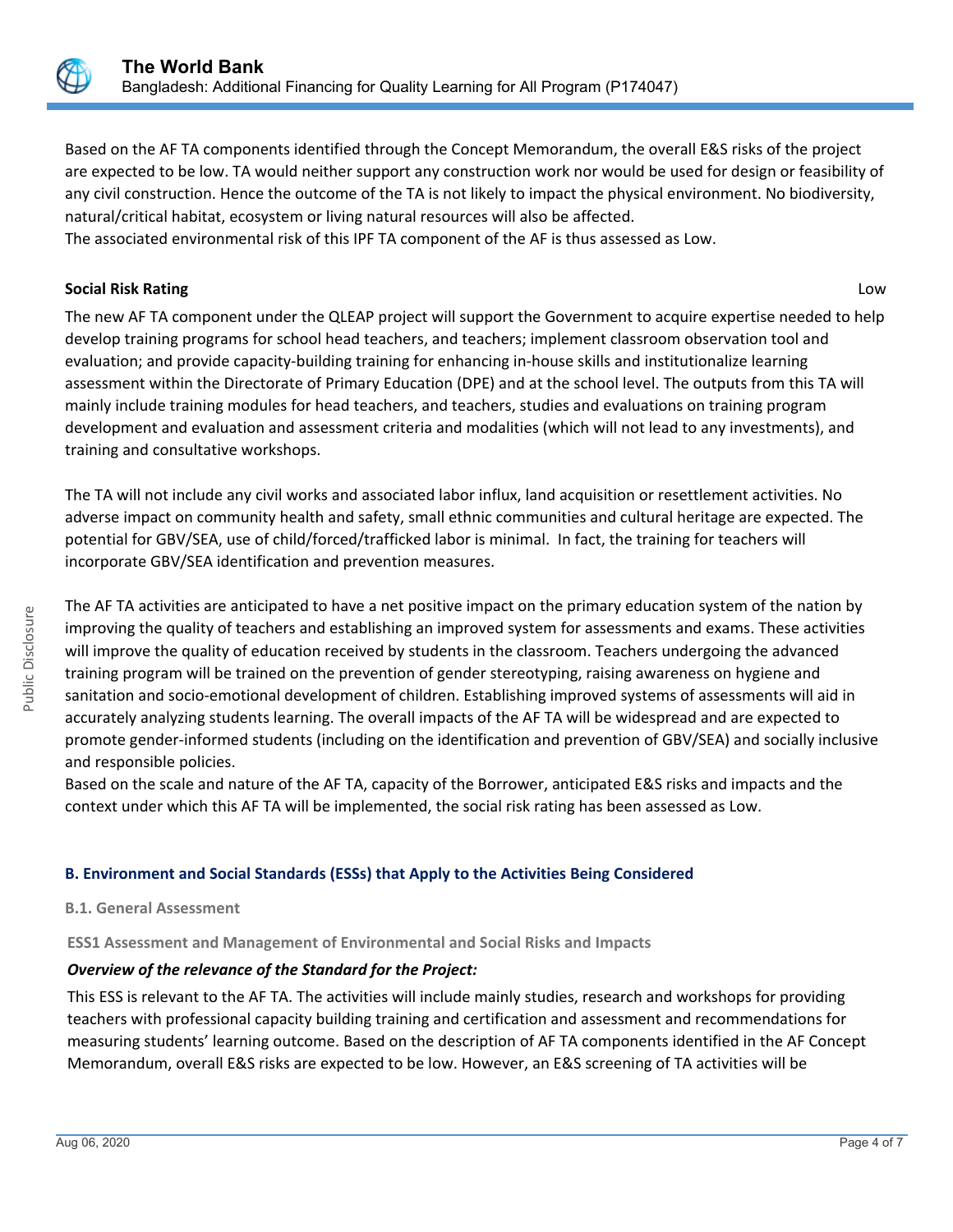

undertaken during preparation to assess any E&S related risks and impacts. Given the Low risk category further assessment may not be required.

## **Areas where "Use of Borrower Framework" is being considered:**

Not considered.

## **ESS10 Stakeholder Engagement and Information Disclosure**

This standard is relevant. Consultations and disclosure of information with stakeholders will be at the core for planning and implementation of the project. The key stakeholders which include officials at the Ministry of Primary and Mass Education (MOPME), Department of Primary Education (DPE), teachers' organization, teachers at various primary levels, persons interested in education, NGOs working in primary education sectors, researchers/academics etc. The borrower will identify relevant stakeholders and prepare a simplified Stakeholder Engagement Plan (SEP) illustrating methods, channels and timing of engagement, feedback and grievance redress mechanism to raise concerns about the AF TA. Given the simplified nature of the SEP and the risk classification being Low, it will be included in the ESCP.

## **B.2. Specific Risks and Impacts**

**A brief description of the potential environmental and social risks and impacts relevant to the Project.**

**ESS2 Labor and Working Conditions**

The AF TA component will involve civil servants, individual consultants and consulting firms for various studies, assessments and development of training modules who would qualify project workers as per the ESS2. This requires preparation of a simplified Labor Management Procedures (LMP) which will incorporate aspects such as: applicability of labor laws and, non-discrimination and equal opportunity, grievance mechanism for all workers. However, the project footprint is envisaged to be relatively small and short term. Given the low risk of this project, the LMP will be developed as a part of the ESCP.

**ESS3 Resource Efficiency and Pollution Prevention and Management**

The AF TA component will not cause any pollution or inefficient use of resources.

## **ESS4 Community Health and Safety**

Activities under this AF TA component will not affect community health and safety.

**ESS5 Land Acquisition, Restrictions on Land Use and Involuntary Resettlement**

The AF TA component will not require any land acquisition, restrictions on land use or involuntary resettlement.

**ESS6 Biodiversity Conservation and Sustainable Management of Living Natural Resources**

The AF TA component will not affect any biodiversity, natural/critical habitat or living natural resources.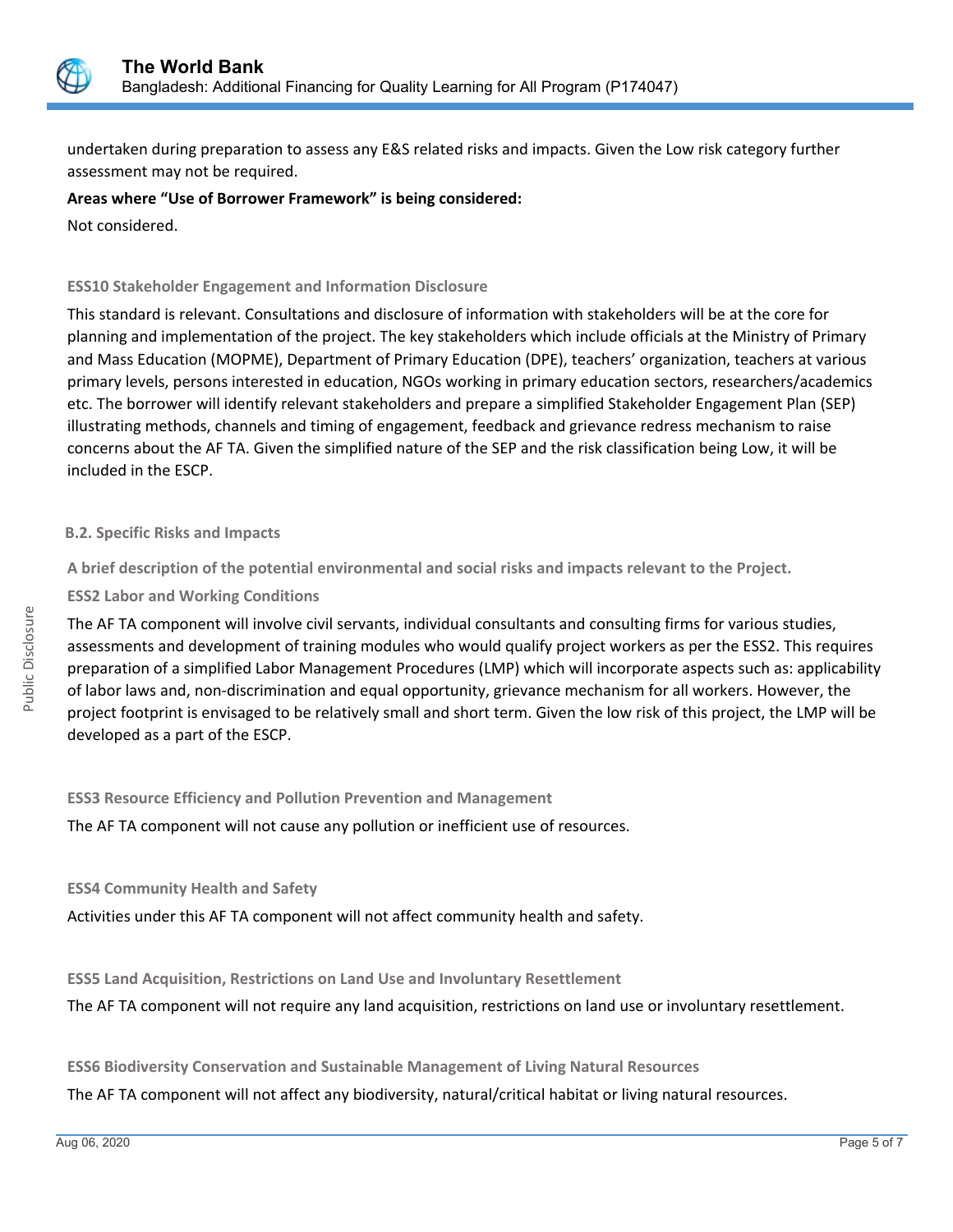

**ESS7 Indigenous Peoples/Sub-Saharan African Historically Underserved Traditional Local Communities** The outcome of the AF TA component is not likely to include any small ethnic community schools, or curriculum in languages other than Bangla.

#### **ESS8 Cultural Heritage**

The AF TA component will not affect any Cultural Heritage.

#### **ESS9 Financial Intermediaries**

The AF TA component will not engage any Financial Intermediaries (FI).

#### **C. Legal Operational Policies that Apply**

#### **OP 7.50 Projects on International Waterways**

#### **OP 7.60 Projects in Disputed Areas**

## **III. WORLD BANK ENVIRONMENTAL AND SOCIAL DUE DILIGENCE**

#### **A. Is a common approach being considered?** No **Research 2008** No **Research 2008** No **No**

#### **Financing Partners**

No common approach is being considered.

## **B. Proposed Measures, Actions and Timing (Borrower's commitments)**

#### **Actions to be completed prior to Bank Board Approval:**

- Screen TA activities during preparation to assess related E&S risks and impacts, if any.
- Prepare and disclose draft Stakeholders Engagement Plan (SEP) as part of ESCP before appraisal of the project
- Prepare and disclose draft Environment and Social Commitment Plan (ESCP) before appraisal of the project.
- Prepare and disclose draft Labor Management Procedure (LMP) as part of ESCP before appraisal of the project.

## **Possible issues to be addressed in the Borrower Environmental and Social Commitment Plan (ESCP):**

Capacity building measures including need for training, assignment of E&S specialist. Reporting requirements on the Borrower's part

The monitoring plan, including the scope and timing of report submission and disclosure

Specific timeline and responsibility assignment against each commitment